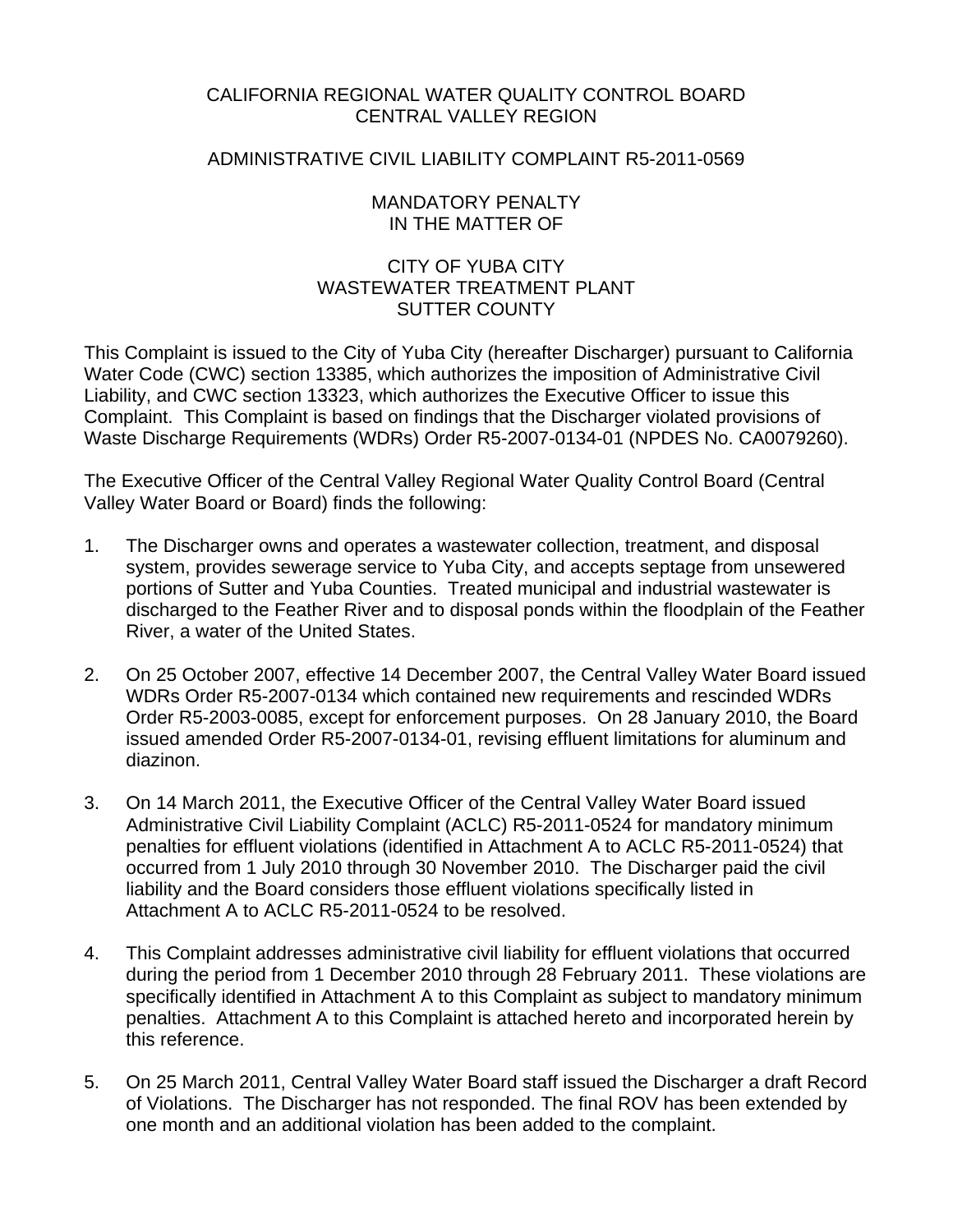6. CWC section 13385(h) and (i) require assessment of mandatory penalties and state, in part, the following:

CWC section 13385(h)(1) states:

Notwithstanding any other provision of this division, and except as provided in subdivisions (j), (k), and (l), a mandatory minimum penalty of three thousand dollars (\$3,000) shall be assessed for each serious violation.

CWC section 13385 (h)(2) states:

For the purposes of this section, a "serious violation" means any waste discharge that violates the effluent limitations contained in the applicable waste discharge requirements for a Group II pollutant, as specified in Appendix A to Section 123.45 of Title 40 of the Code of Federal Regulations, by 20 percent or more or for a Group I pollutant, as specified in Appendix A to Section 123.45 of Title 40 of the Code of Federal Regulations, by 40 percent or more.

CWC section 13385 subdivision (i)(1) states, in part:

Notwithstanding any other provision of this division, and except as provided in subdivisions (j), (k), and (l), a mandatory minimum penalty of three thousand dollars (\$3,000) shall be assessed for each violation whenever the person does any of the following four or more times in any period of six consecutive months, except that the requirement to assess the mandatory minimum penalty shall not be applicable to the first three violations:

- A) Violates a waste discharge requirement effluent limitation.
- B) Fails to file a report pursuant to Section 13260.
- C) Files an incomplete report pursuant to Section 13260.
- D) Violates a toxicity effluent limitation contained in the applicable waste discharge requirements where the waste discharge requirements do not contain pollutant-specific effluent limitations for toxic pollutants.
- 7. CWC section 13323 states, in part:

Any executive officer of a regional board may issue a complaint to any person on whom administrative civil liability may be imposed pursuant to this article. The complaint shall allege the act or failure to act that constitutes a violation of law, the provision authorizing civil liability to be imposed pursuant to this article, and the proposed civil liability.

8. WDRs Order R5-2007-0134-01 Final Effluent Limitations IV.A.1.a., include, in part, the following effluent limitations:

|                   | Units   | <b>Effluent Limitations</b> |               |         |                             |                |  |
|-------------------|---------|-----------------------------|---------------|---------|-----------------------------|----------------|--|
| <b>Parameter</b>  |         | Average<br>Average          |               | Maximum | Instantaneous Instantaneous |                |  |
|                   |         | <b>Monthly</b>              | Weekly        | Dailv   | <b>Minimum</b>              | <b>Maximum</b> |  |
| Settleable Solids | mL/L/hr | 0.1                         | $\sim$ $\sim$ | 0.2     | $ -$                        | $- -$          |  |

**Table 6. Effluent Limitations – Discharge Points No. 001 and No. 002**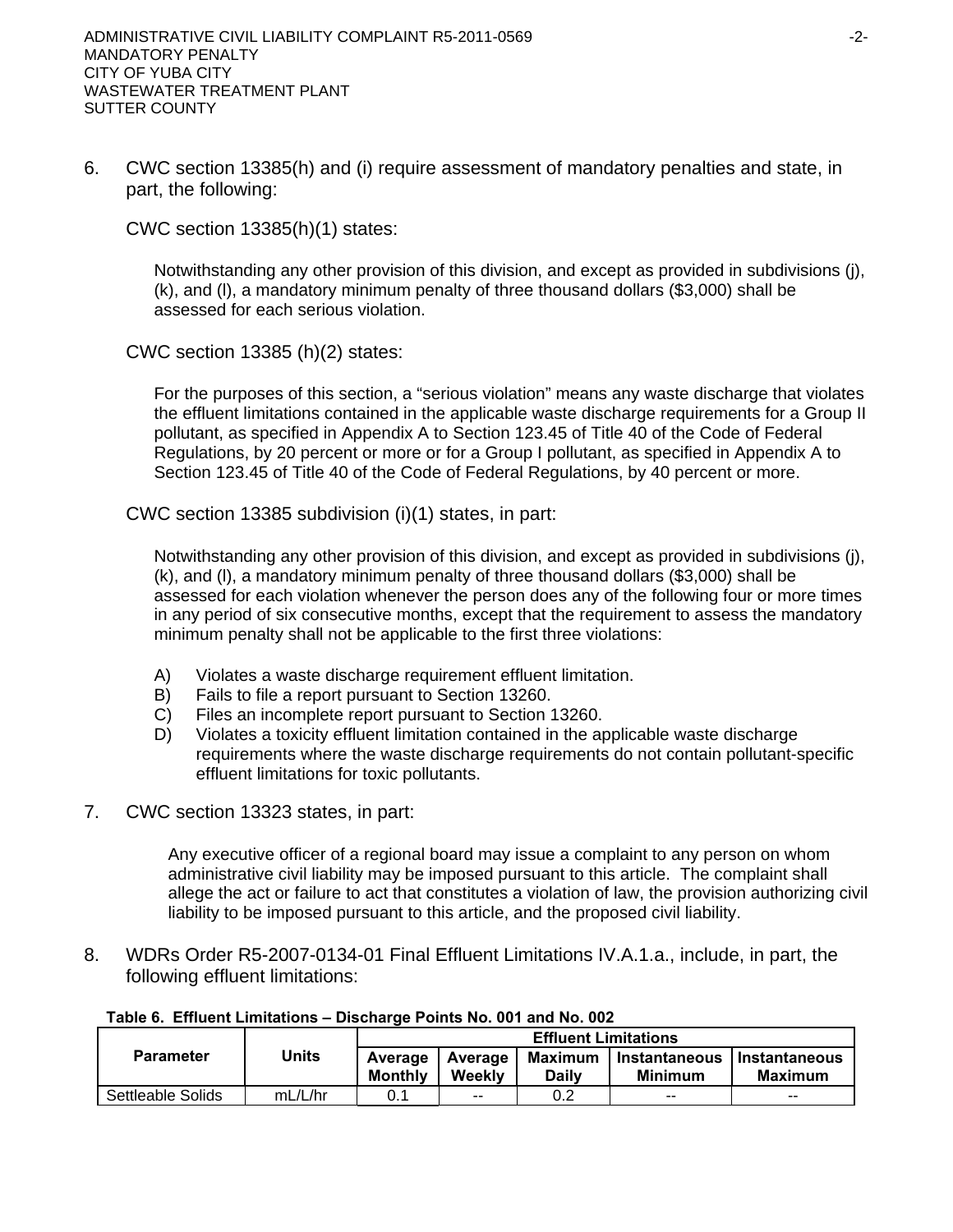- 9. WDRs Order R5-2007-0134-01 Final Effluent Limitations IV.A.1.i., include, in part, the following effluent limitations:
	- i. Total Coliform Organisms. Effluent total coliform organisms shall not exceed:
		- ii. 240 MPN/100 mL, more than once in any 30-day period.
- 10. According to the Discharger's self-monitoring reports, the Discharger committed two (2) serious Group I violations of the above effluent limitations contained in WDRs Order R5-2007-0134-01 during the period beginning 1 December 2010 and ending 28 February 2011 as identified in Attachment A. These violations are defined as serious because the measured concentration of a Group I constituent exceeded the maximum prescribed level in WDRs Order R5-2007-0134-01 by 40 percent or more. The mandatory minimum penalty for these serious violations is **six thousand dollars (\$6,000)**.
- 11. According to the Discharger's self-monitoring reports, the Discharger committed one (1) non-serious violation of the above effluent limitations contained in Order R5-2007-0134-01 during the period beginning 1 December 2010 and ending 28 February 2011 as identified in Attachment A. The non-serious violation is subject to mandatory penalties under CWC section 13385 subdivision (i)(1) because this violation was preceded by three or more similar violations within a six-month period. The mandatory minimum penalty for this non-serious violation is **three thousand dollars (\$3,000)**.
- 12. The total amount of the mandatory penalty assessed for the cited effluent violations is **nine thousand dollars (\$9,000).** As stated herein, a detailed list of the cited effluent violations is included in Attachment A. This Complaint addresses administrative civil liability for violations that are specifically identified in Attachment A as subject to mandatory minimum penalties.
- 13. Issuance of this Administrative Civil Liability Complaint to enforce CWC Division 7, Chapter 5.5 is exempt from the provisions of the California Environmental Quality Act (Pub. Resources Code section 21000 et seq.), in accordance with California Code of Regulations, title 14, section 15321(a)(2).

# **THE CITY OF YUBA CITY IS HEREBY GIVEN NOTICE THAT:**

- 1. The Executive Officer of the Central Valley Water Board proposes that the Discharger be assessed an Administrative Civil Liability in the amount of **nine thousand dollars (\$9,000)**.
- 2. A hearing on this matter will be held at the Central Valley Water Board meeting scheduled on **3/4/5 August 2011**, unless the Discharger does one of the following by **6 June 2011**: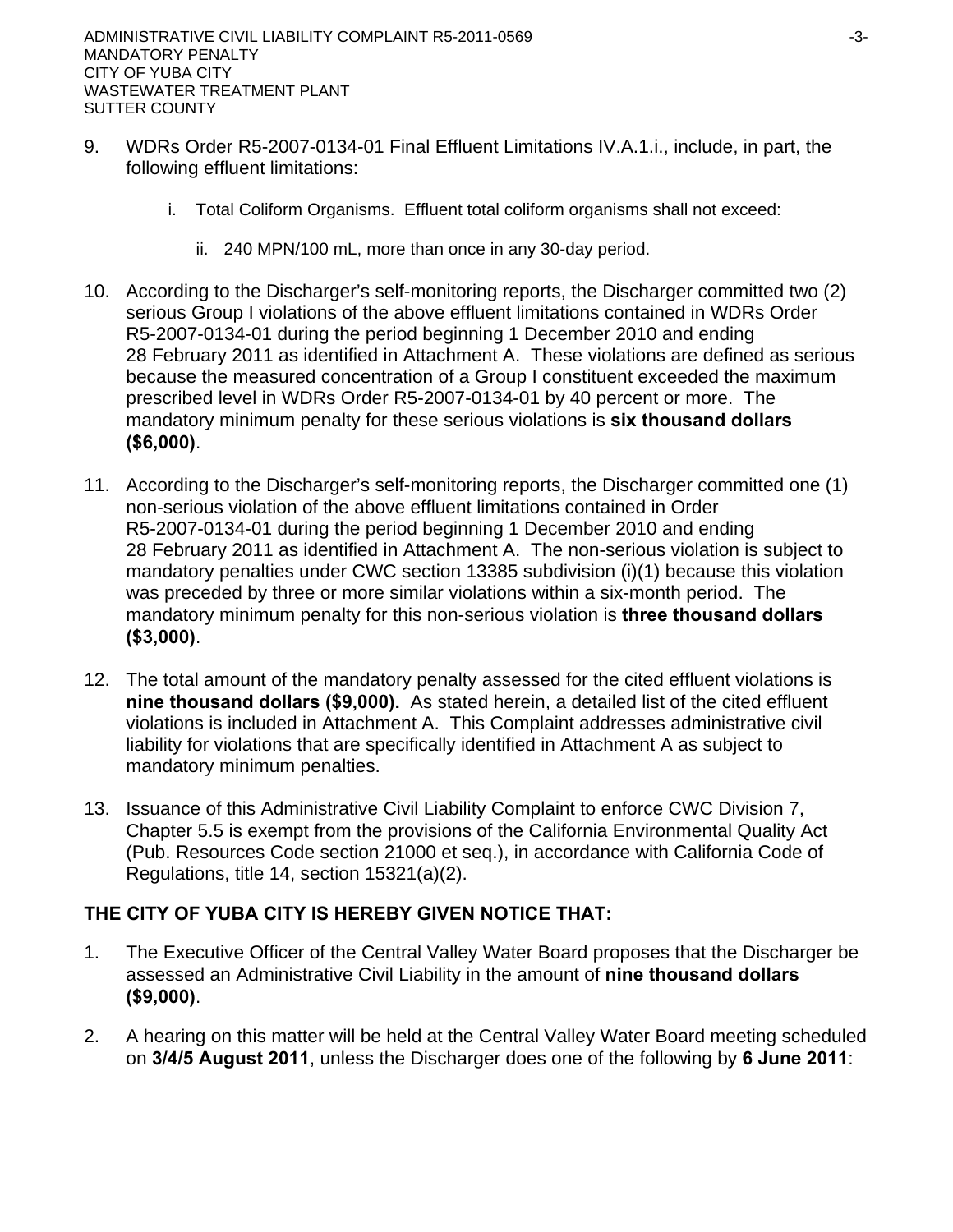- a) Waives the hearing by completing the attached form (checking off the box next to Option 1) and returning it to the Central Valley Water Board, along with payment for the proposed civil liability of **nine thousand dollars (\$9,000)**; or
- b) The Central Valley Water Board agrees to postpone any necessary hearing after the Discharger requests to engage in settlement discussions by checking off the box next to Option #2 on the attached form, and returns it to the Board along with a letter describing the issues to be discussed; or
- c) The Central Valley Water Board agrees to postpone any necessary hearing after the Discharger requests a delay by checking off the box next to Option #3 on the attached form, and returns it to the Board along with a letter describing the issues to be discussed.
- 3. If a hearing on this matter is held, the Central Valley Water Board will consider whether to affirm, reject, or modify the proposed Administrative Civil Liability, or whether to refer the matter to the Attorney General for recovery of judicial civil liability.
- 4. If this matter proceeds to hearing, the Executive Officer reserves the right to amend the proposed amount of civil liability to conform to the evidence presented, including but not limited to, increasing the proposed amount to account for the costs of enforcement (including staff, legal and expert witness costs) incurred after the date of the issuance of this Complaint through completion of the hearing.

 *Original signed by Frederick Moss for* PAMELA C. CREEDON, Executive Officer

> 6 May 2011 DATE

Attachment A: Record of Violations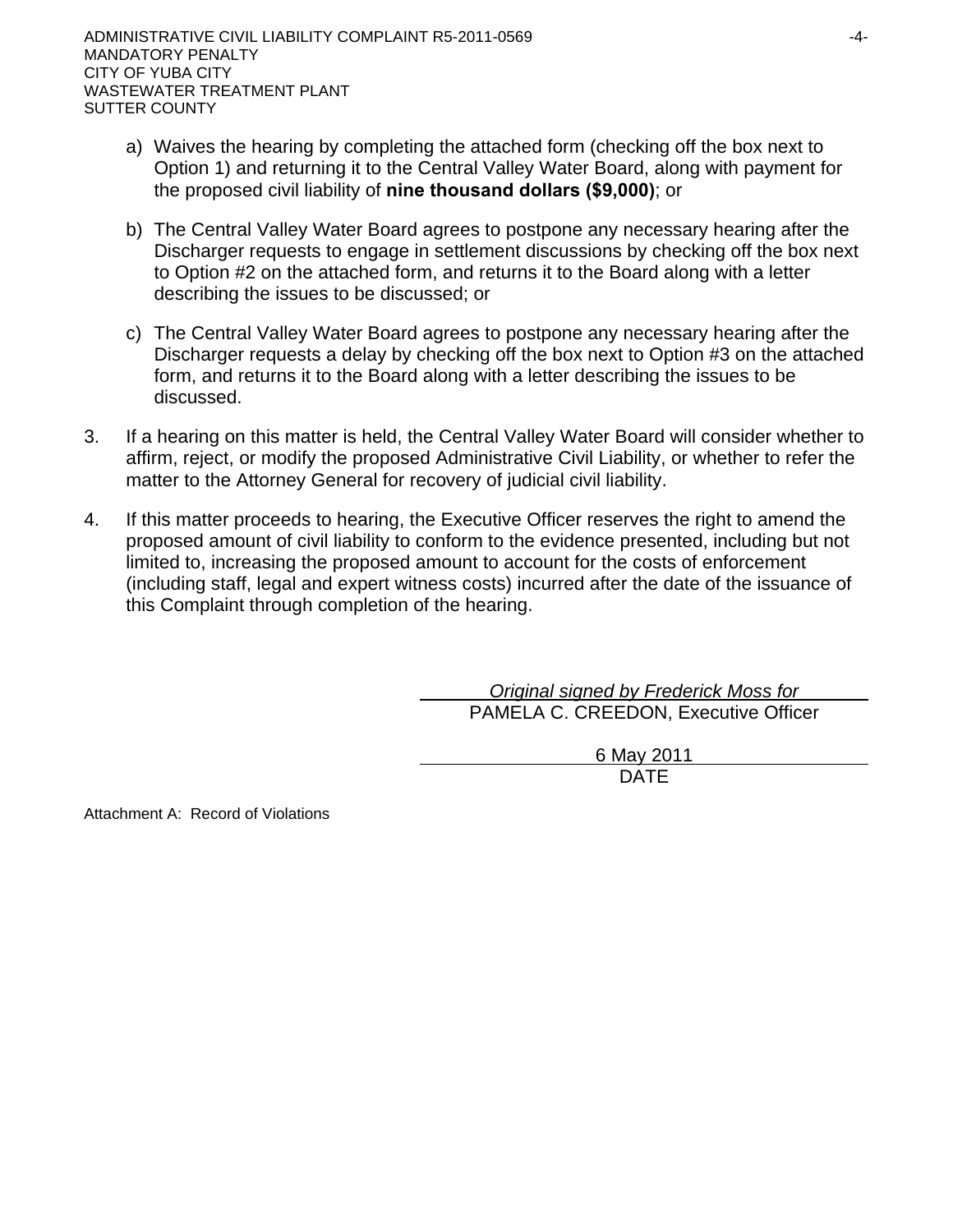## **WAIVER FORM FOR ADMINISTRATIVE CIVIL LIABILITY COMPLAINT**

By signing this waiver, I affirm and acknowledge the following:

I am duly authorized to represent the City of Yuba City (hereafter Discharger) in connection with Administrative Civil Liability Complaint R5-2011-0569 (hereafter Complaint). I am informed that California Water Code section 13323, subdivision (b), states that, "a hearing before the regional board shall be conducted within 90 days after the party has been served. The person who has been issued a complaint may waive the right to a hearing."

## **□** *(OPTION 1: Check here if the Discharger waives the hearing requirement and will pay in full.)*

- a. I hereby waive any right the Discharger may have to a hearing before the Central Valley Water Board.
- b. I certify that the Discharger will remit payment for the proposed civil liability in the full amount of **nine thousand dollars (\$9,000)** by check that references "ACL Complaint R5-2011-0569" made payable to the *State Water Pollution Cleanup and Abatement Account*. Payment must be received by the Central Valley Water Board by **6 June 2011**.
- c. I understand the payment of the above amount constitutes a proposed settlement of the Complaint, and that any settlement will not become final until after a 30-day public notice and comment period. Should the Central Valley Water Board receive significant new information or comments during this comment period, the Central Valley Water Board's Executive Officer may withdraw the complaint, return payment, and issue a new complaint. I also understand that approval of the settlement will result in the Discharger having waived the right to contest the allegations in the Complaint and the imposition of civil liability.
- d. I understand that payment of the above amount is not a substitute for compliance with applicable laws and that continuing violations of the type alleged in the Complaint may subject the Discharger to further enforcement, including additional civil liability.

**□** *(OPTION 2: Check here if the Discharger waives the 90-day hearing requirement in order to engage in settlement discussions***.)** I hereby waive any right the Discharger may have to a hearing before the Central Valley Water Board within 90 days after service of the complaint, but I reserve the ability to request a hearing in the future. I certify that the Discharger will promptly engage the Central Valley Water Board Prosecution Team in settlement discussions to attempt to resolve the outstanding violation(s). By checking this box, the Discharger requests that the Central Valley Water Board delay the hearing so that the Discharger and the Prosecution Team can discuss settlement. It remains within the discretion of the Central Valley Water Board to agree to delay the hearing. Any proposed settlement is subject to the conditions described above under "Option 1."

**□** *(OPTION 3: Check here if the Discharger waives the 90-day hearing requirement in order to extend the hearing date and/or hearing deadlines. Attach a separate sheet with the amount of additional time requested and the rationale.)* I hereby waive any right the Discharger may have to a hearing before the Central Valley Water Board within 90 days after service of the complaint. By checking this box, the Discharger requests that the Central Valley Water Board delay the hearing and/or hearing deadlines so that the Discharger may have additional time to prepare for the hearing. It remains within the discretion of the Central Valley Water Board to approve the extension.

(Print Name and Title)

(Signature)

(Date)